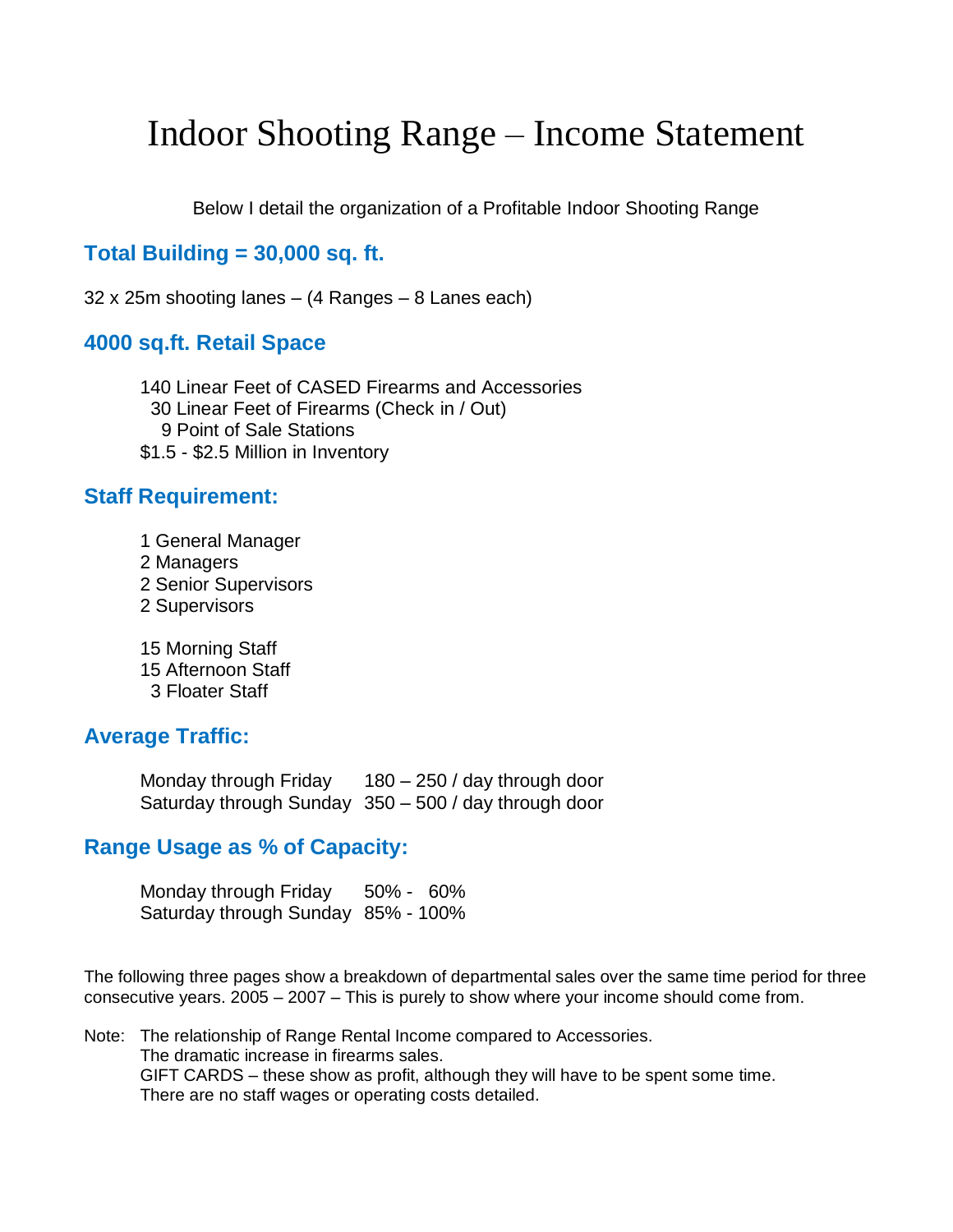## **Departmental Sales with Profit – (4/1/2005 through 6/30/2005) - 3 Months 2005**

|                                                             | Department              | Date Qty Sold | <b>Sales</b>    | Cost          | Profit          |
|-------------------------------------------------------------|-------------------------|---------------|-----------------|---------------|-----------------|
|                                                             | - Overall               | 64342.50      | \$1,628,219.05  | \$900,582.660 | \$727,636.39    |
| $^{(+)}$                                                    |                         | 85.00         | \$2,669.21      | \$504.990     | \$2,164.22      |
| ÷                                                           | Accessory               | 16485.50      | \$719,044.77    | \$440,095.080 | \$278,949.70    |
| $\pm$                                                       | Administrative          | 4233.00       | \$14,356.59     | \$0.000       | \$14,356.59     |
| $+$                                                         | Ammo                    | 12842.00      | \$161,503.54    | \$94,156.130  | \$67,347.41     |
| 田                                                           | Dues Prepay 1 Year Red  | 9.00          | \$2,361.15      | \$0.000       | \$2,361.15      |
| $^{(+)}$                                                    | Dues Prepay 1 Year Tit  | 6.00          | \$13,200.00     | \$0.000       | \$13,200.00     |
| ④                                                           | Dues Prepay 1 Yr Family | 1.00          | \$440.00        | \$0.000       | \$440.00        |
| $\left( +\right)$                                           | Dues Prepay 1 Yr Std    | 138.00        | \$29,128.35     | \$0.000       | \$29,128.35     |
| $^{(+)}$                                                    | Dues Prorated/Recurri   | 47.00         | \$3,887.00      | \$0.000       | \$3,887.00      |
| $+$                                                         | Dues Prorated/Recurri   | 33.00         | \$1,320.00      | \$0.000       | \$1,320.00      |
| $+$                                                         | Dues Prorated/Recurri   | 1277.00       | \$28,838.27     | \$0.000       | \$28,838.27     |
| $+$                                                         | Dues Prorated/Recurri   | 793.00        | \$16,239.80     | \$0.000       | \$16,239.80     |
| 田                                                           | Dues Prorated/Recurri   | 205.00        | \$50,106.67     | \$0.000       | \$50,106.67     |
| $\begin{array}{c} \begin{array}{c} \end{array} \end{array}$ | Dues Prorated/Recurri   | 85.00         | \$1,973.55      | \$0.000       | \$1,973.55      |
| $+$                                                         | Firearms                | 662.00        | \$385,476.40    | \$334,937.190 | \$50,539.21     |
| $\left  \cdot \right $                                      | Gift Card               | 175.00        | \$27,581.50     | \$0.000       | \$27,581.50     |
| $+$                                                         | Guest Passes Purchased  | 16.00         | \$380.00        | \$0.000       | \$380.00        |
| $\begin{array}{c} \hline \end{array}$                       | Gunsmithing             | 64.00         | \$2,593.67      | \$0.000       | \$2,593.67      |
| 田                                                           | Inv Asset-Firearms      | $-34.00$      | ( \$11, 623.38) | \$0.000       | ( \$11, 623.38) |
| $+$                                                         | Membership - Family     | 19.00         | \$1,400.00      | \$0.000       | \$1,400.00      |
| $+$                                                         | Membership - Red, Whi   | 303.00        | \$0.00          | \$0.000       | \$0.00          |
| $\pm$                                                       | Membership - Standard   | 264.00        | \$19,380.00     | \$0.000       | \$19,380.00     |
| $[+]$                                                       | Membership - Titanium   | 18.00         | \$56,000.00     | \$0.000       | \$56,000.00     |
| 王                                                           | Membership - Weekday    | 21.00         | \$487.50        | \$0.000       | \$487.50        |
| $+$                                                         | Mngr W/O Advert Dona    | $-29.00$      | ( \$12,652.39)  | \$0.000       | (\$12,652.39)   |
| $\begin{array}{c} \end{array}$                              | Mngr W/O Gunsmith To    | $-5.00$       | (\$592.71)      | \$0.000       | ( \$592.71)     |
| Œ.                                                          | Mngr W/O Misc Expense   | $-11.00$      | (\$1,454.60)    | \$0.000       | (\$1,454.60)    |
| 田                                                           | Mngr W/O Payroll Fees   | $-65.00$      | (\$965.00)      | \$0.000       | (\$965.00)      |
| t                                                           | Mngr W/O Rewards        | $-16.00$      | (\$482.75)      | \$0.000       | ( \$482.75)     |
| 任                                                           | Mngr W/O Sales Floor    | $-34.00$      | ( \$298.78)     | \$0.000       | ( \$298.78)     |
| $+$                                                         | Range Fees              | 24376.00      | \$15,967.51     | \$3,020.140   | \$12,947.37     |
| $+$                                                         | Rental                  | 1963.00       | \$38,826.75     | \$0.000       | \$38,826.75     |
| $\pm$                                                       | Shipping                | 27.00         | \$875.70        | \$0.000       | \$875.70        |
| $^+$                                                        | Shoot House             | 40.00         | \$13,999.60     | \$10,418.000  | \$3,581.60      |
| $+$                                                         | Suppressors             | 50.00         | \$25,633.63     | \$17,451.130  | \$8,182.50      |
| $+$                                                         | Training                | 232.00        | \$21,362.50     | \$0.000       | \$21,362.50     |
|                                                             | Vault Storage           | 67.00         | \$1,255.00      | \$0.000       | \$1,255.00      |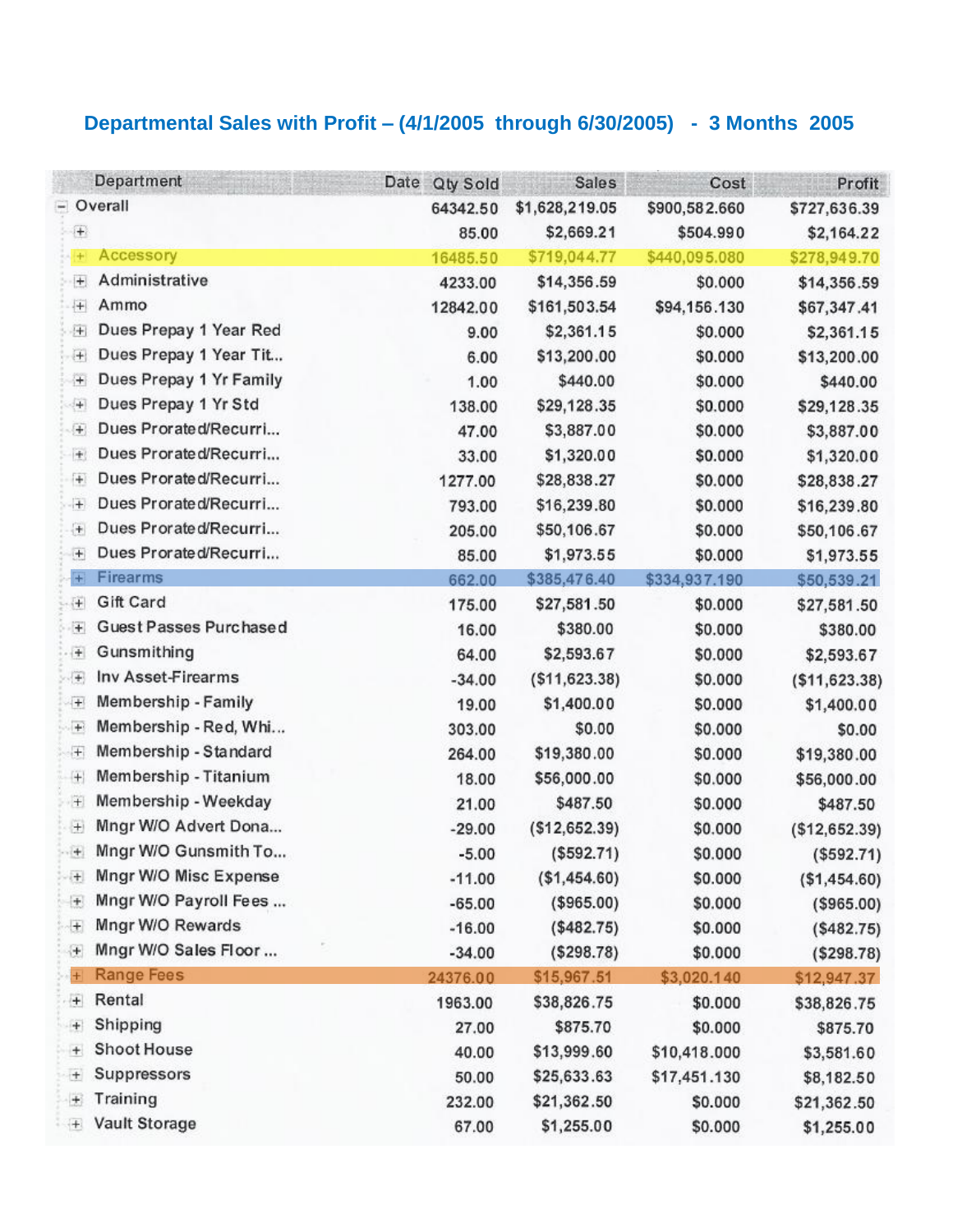## **Departmental Sales with Profit – (4/1/2006 through 6/30/2006) - 3 Months 2006**

|                                  | Department              | Date<br>Qty Sold | <b>Sales</b>    | Cost            | Profit         |
|----------------------------------|-------------------------|------------------|-----------------|-----------------|----------------|
|                                  | - Overall               | 81660.27         | \$2,234,607.90  | \$1,385,721.490 | \$848,886.41   |
| $+$                              |                         | 18.00            | \$42.90         | \$0.000         | \$42.90        |
| ÷.                               | Accessory               | 15717.00         | \$774,639.63    | \$514,485.560   | \$260,154.07   |
| $^{+}$                           | Administrative          | 3060.00          | \$12,503.54     | \$0.000         | \$12,503.54    |
| $\begin{array}{c} + \end{array}$ | Ammo                    | 19921.00         | \$257,904.90    | \$166,911.290   | \$90,993.61    |
| $+$                              | Dues Prepay 1 Year Red  | 146.00           | \$39,577.05     | \$0.000         | \$39,577.05    |
| $+$                              | Dues Prepay 1 Year Tit  | 21.00            | \$46,200.00     | \$0.000         | \$46,200.00    |
| $\begin{array}{c} + \end{array}$ | Dues Prepay 1 Year We   | 1.00             | \$274.45        | \$0.000         | \$274.45       |
| $+$                              | Dues Prepay 1 Yr Family | 9.00             | \$5,276.70      | \$0.000         | \$5,276.70     |
| $+$                              | Dues Prepay 1 Yr Std    | 246.00           | \$62,084.94     | \$0.000         | \$62,084.94    |
| $+$                              | Dues Prorated/Recurri   | $-7.00$          | ( \$209.65)     | \$0.000         | ( \$209.65)    |
| $[+]$                            | Dues Prorated/Recurri   | 36.00            | \$1,724.55      | \$0.000         | \$1,724.55     |
| $+$                              | Dues Prorated/Recurri   | 823.00           | \$15,601.47     | \$0.000         | \$15,601.47    |
| $+$                              | Dues Prorated/Recurri   | 588.00           | \$13,345.28     | \$0.000         | \$13,345.28    |
| $+$                              | Dues Prorated/Recurri   | 56.00            | \$10,900.00     | \$0.000         | \$10,900.00    |
| $\begin{matrix} + \end{matrix}$  | Dues Prorated/Recurri   | 1.00             | \$24.95         | \$0.000         | \$24.95        |
| $+$                              | <b>Firearms</b>         | 1169.00          | \$750,416.42    | \$651,946.020   | \$98,470.40    |
| 田                                | Gift Card               | 270.00           | \$59,860.91     | \$0.000         | \$59,860.91    |
| $\begin{matrix} + \end{matrix}$  | Gunsmithing             | 261.00           | \$15,726.24     | \$0.000         | \$15,726.24    |
| 任                                | Inv Asset-Firearms      | $-38.00$         | ( \$14, 238.36) | \$0.000         | (\$14,238.36)  |
| 田                                | Inv Asset-Suppressor    | $-3.00$          | (\$1,350.00)    | \$0.000         | (\$1,350.00)   |
| $+$                              | Membership - Family     | 21.00            | \$1,370.00      | \$0.000         | \$1,370.00     |
| $^{(+)}$                         | Membership - Red, Whi   | 547.00           | \$50.00         | \$0.000         | \$50.00        |
| 田                                | Membership - Standard   | 353.00           | \$21,557.60     | \$0.000         | \$21,557.60    |
| $+$                              | Membership - Titanium   | 4.00             | \$19,900.00     | \$0.000         | \$19,900.00    |
| $+$                              | Membership - Weekday    | 1.00             | \$25.00         | \$0.000         | \$25.00        |
| $+$                              | Mngr W/O Advert Dona    | $-45.00$         | (\$14,732.75)   | \$0.000         | (\$14,732.75)  |
| 4                                | Mngr W/O Firearm Rent   | $-1.00$          | ( \$1,180.84)   | \$0.000         | (\$1,180.84)   |
| $+$                              | Mngr W/O Gunsmith To    | $-1.00$          | (\$1,586.10)    | \$0.000         | ( \$1,586.10)  |
| Œ                                | Mngr W/O Member Gue     | $-1.00$          | (\$25.00)       | \$0.000         | (\$25.00)      |
| $+$                              | Mngr W/O Misc Expense   | $-5.00$          | ( \$3,764.66)   | \$0.000         | ( \$3,764.66)  |
| $+$                              | Mngr W/O Payroll Fees   | 8.00             | (\$6,414.00)    | \$0.000         | (\$6,414.00)   |
| Œ                                | Mngr W/O Rewards        | $-6.00$          | (S275.00)       | \$0.000         | (\$275.00)     |
| $+$                              | Mngr W/O Sales Floor    | $-59.00$         | (\$1,917.73)    | \$0.000         | ( \$1, 917.73) |
| $+$                              | <b>Range Fees</b>       | 35827.27         | \$51,300.32     | \$3,634.360     | \$47,665.96    |
| $\pm$                            | Rental                  | 2086.00          | \$37,362.25     | \$25,468.000    | \$11,894.25    |
| 土                                | Shipping                | 43.00            | \$1,551.39      | \$0.000         | \$1,551.39     |
| $+$                              | Shoot House             | 40.00            | \$1,959.66      | \$493.290       | \$1,466.37     |
| $\pm$                            | Suppressors             | 87.00            | \$32,364.88     | \$22,782.960    | \$9,581.92     |
| $+$                              | Training                | 439.00           | \$46,411.96     | \$0.000         | \$46,411.96    |
| $+$                              | Vault Storage           | 27.00            | \$345.00        | \$0.000         | \$345.00       |